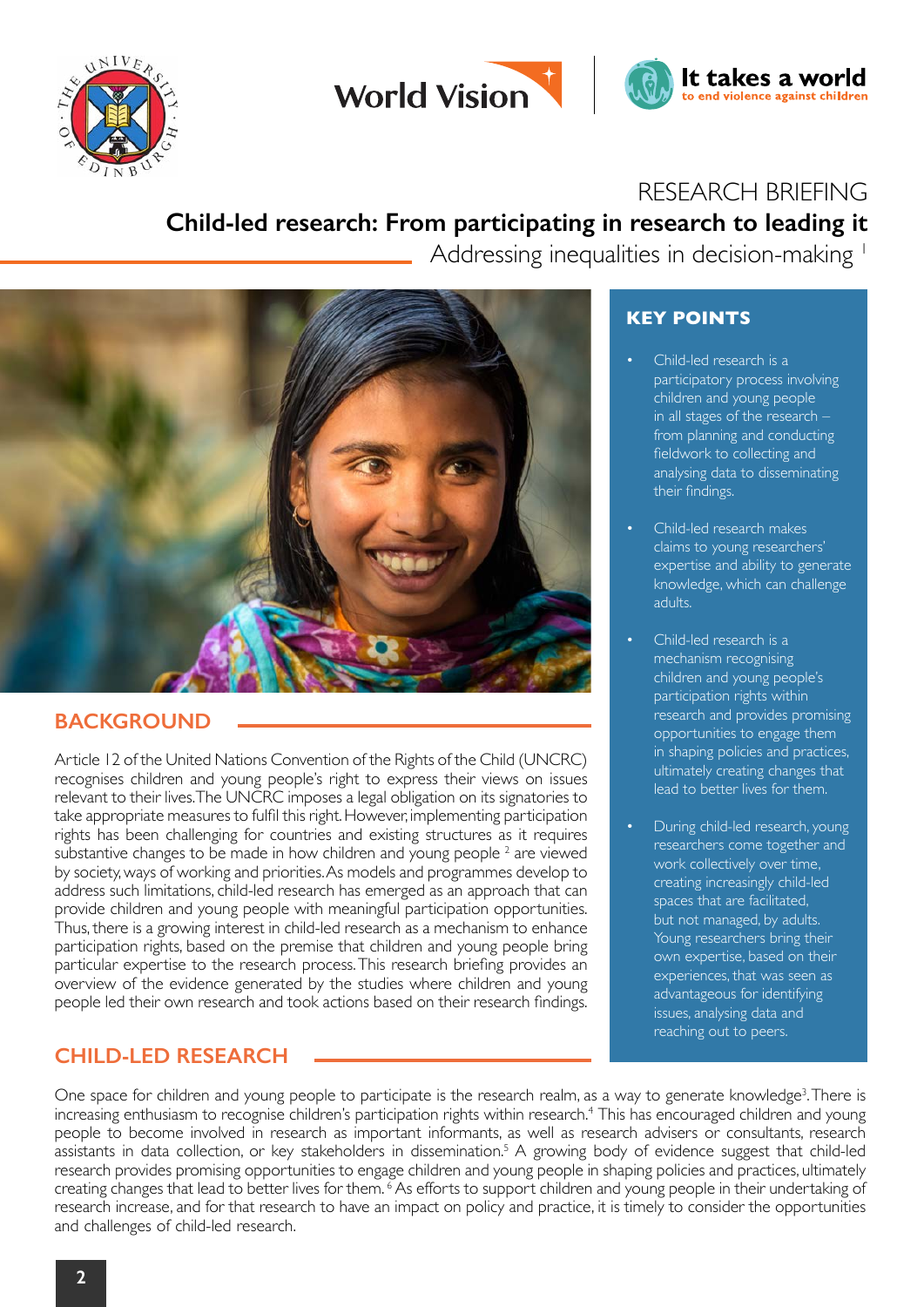### **METHODOLOGY**

This study aims to critically explore how the processes and outcomes of children and young people's participation in their own child-led research contributed, positively or negatively, to decision-making in humanitarian and international development programme settings. This research used a case study approach to examine two projects where children and young people conducted child-led research. The study involved 48 participants: 26 in the Bekaa & Irbid case study and 22 in the Dhaka case study. The research participants were the young researchers and adult professionals who facilitated or otherwise supported the child-led research. The methods used were focus groups, interviews, document review and observation. The data generated were examined using thematic analysis, through the identification of patterns or themes within the qualitative data. Ethics were given considerable attention throughout the study. Detailed protocols were tailored to reflect the cultures of the research sites and covered issues such as informed consent, confidentiality and anonymity, and omission of information that could potentially harm participants.

The Dhaka case study involved children and young people from a local child forum supported by World Vision Bangladesh. Forum members identified the need for research on birth certificates: in particular the negative impacts on children who do not have these certificates, leading to the inability to attend school, child marriage and child labour. The Bekaa & Irbid study was conducted by a group of refugee children and young people fleeing from the armed conflict in Syria, who had settled both in the Bekaa Valley in Lebanon (an area that runs along the Syrian border) and in Irbid Refugee Camp (located in northern Jordan). These heavily war-affected children and young people were invited by World Vision Lebanon and World Vision Syria Response staff members to participate in a child-led research project that explored issues that personally affected them.

### **MAIN FINDINGS**

Research participants identified two elements they believed were key to defining child-led research. First, child-led research should allow children and young people to investigate issues relevant to them. They described child-led research as an opportunity to consider issues important to them, understand issues better and make suggestions for change. This was central to their motivation to join and remain involved in the child-led research, as they wanted to make a difference in their own lives and the lives of other children and young people. Second, child-led research required the in-depth and full engagement of young researchers in all parts of the research process. Child-led research was discussed as a collective rather than an individual exercise, with children and young people engaging in a joint project to reach a common goal of influencing decision-making. <sup>7</sup>This blurs the distinction between child-led research as being a knowledge generation process and a participatory activity. Data from this study indicate that child-led research is a mix of both, in which children and young people engage in research to create knowledge and this knowledge is then used to advocate for change. <sup>8</sup>

Young researchers' expertise was core to the success of these child-led research projects. It was grounded in their own experiences, which gave them a particular advantage in identifying issues, analysing data and reaching out to peers. First, they were able to identify issues that children and young people in similar situations to them would find important. Second, they asserted that they could obtain richer and more extensive data, especially around sensitive issues, from their peers than adult researchers; they believed they were more likely to know what approaches and methods would work best with their peers so they would be more inclined to participate. Third, young researchers brought their own experiences to the analysis and findings. Thus, the child-led research could tell a story about the children and young people's lives from the information they collected. Their expertise also assisted in their analysis and its presentation, underlining its strong basis on experience and thus, its believability. While this expertise may lead to honesty and believability, such a personalised approach risked a biased analysis and findings,<sup>9</sup> as research requires a rigour of analysis to ensure that data are systematically analysed and researchers' subjectivity duly considered. Young researchers were aware of such risks. For example, the young researchers expressed the need to reach out to other young people to ensure that these wider experiences and views were represented in their findings.<sup>10</sup> Their analysis was collective rather than individual, resulting in surprises for certain researchers and the need to confirm analysis as a group.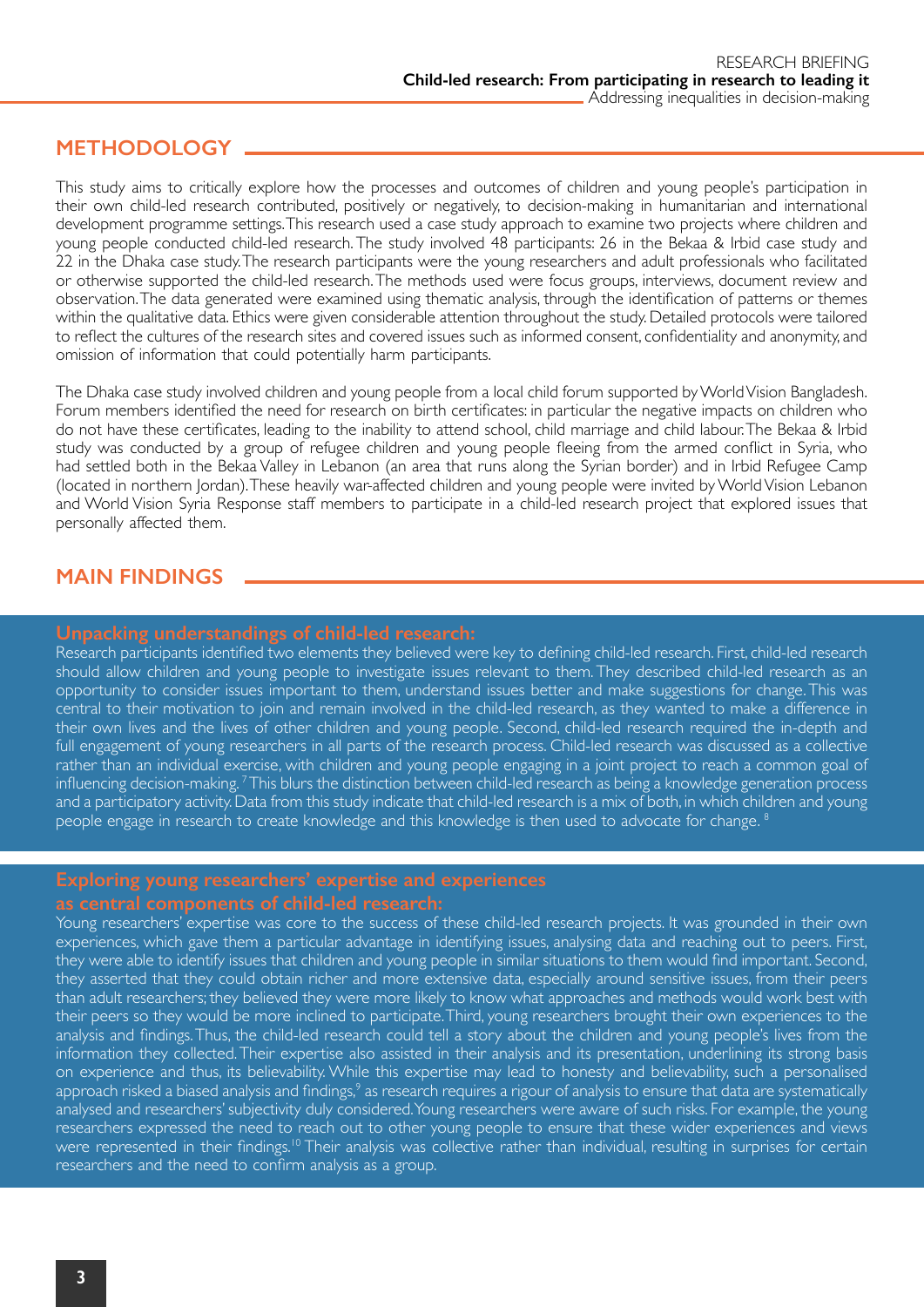In both case studies, young researchers wanted to influence change in a number of ways, including transforming mindsets and attitudes as well as having an impact on policy and practices that affected them. The young researchers' involvement differed between the case studies, both in the design and delivery. In the Dhaka case study, the young researchers reported being fully engaged in the planning of how to disseminate their findings and maximise their research's impact. In the Bekaa & Irbid case study, young researchers were not engaged with the knowledge exchange strategy planning, nor its delivery. The adult professionals gave several reasons for this in the Bekaa & Irbid project. First, they reflected that the cultural environment was unfavourable to listening to children and young people's opinions, as the society was still adult-dominated with limited spaces for children to be heard. Second, they indicated that the local setting was not always welcoming of refugees and, thus, they (and the organisation more generally) were concerned for the potential vulnerability of the young researchers. Adults' concerns about young researchers' protection and vulnerability can lessen their involvement in knowledge exchange – young researchers can and should be involved in safeguarding decisions and be made more aware of their research's impact at all levels.

The young researchers perceived the adult facilitators as critical to their project's success. When the young researchers were asked why, they described the positive relationships they had with the facilitator, which the young researchers thought led to their project's achievements. Three elements led to such positive relationships: the facilitators' personality, the positive emotional bonds between the young researchers and their facilitator, and the facilitators' skills and abilities. Looking across the data, young researchers used a range of adjectives to describe their facilitator, including tenderness, caring, sympathetic, understanding and supportive. Such qualities were supportive of the young researchers, helping them to continue with the project, even when there were problems or disappointments. The adult facilitator was recognised as creating a relaxing and egalitarian environment. Thus, the adult facilitators' emotional labour – that is the work being done to maintain relationships<sup>11</sup> – was not only valued by the young researchers but considered essential to the project's success. Child-led research requires a considerable commitment from children and young people, which frequently consists of volunteered time in otherwise busy lives. Children and young people reported that it is critical for the project to provide a fun, supportive and positive atmosphere in the groups; personal self-development; and achieve practical outcomes.

Young researchers in this study reported individual benefits in such areas as self-esteem, self-confidence, raised personal aspirations, research skills and experience. Furthermore, they collectively agreed that the child-led research provided skills and knowledge that they did not have before, and this helped them to trust in their abilities. They were highly appreciative of the skills they learned during the project; in particular, they prized their new writing, research, group facilitation and negotiation skills, as they were perceived as transferrable to other activities in which the young people may be involved. The adult facilitators also noted young researchers' achievements, including their development of good analytical skills, knowledge of useful research techniques and efficiency when working alongside peer researchers and research participants. The young researchers stated that the projects helped them improve their status within their communities. Young researchers in the Bekaa & Irbid study reported that their engagement in the project assisted them to cope with the pain, sadness and grief they experienced due to their refugee situation. They reflected that they were isolated, depressed and felt as though no one cared about them. The invitation to join the child-led research opened a new space where they could meet peers in similar situations and feel supported, cared for and loved. These young researchers noted that they were happy to make new friends as they struggled with the lack of social contacts after leaving their home country due to war.

### **CONCLUSION**

Child-led research, for this study, did not have to be child-only research and could involve adults; adults' roles were to facilitate this research by providing logistical and skill support and the emotional labour to enable a constructive and motivating environment. The child-led research had similarities to other effective participation activities, such as children and young people reporting positive outcomes in skills development and self-confidence. Child-led research differed from these other participation activities in its claims to knowledge generation and the expertise to do so. Young researchers brought their own expertise to the project, which was argued to have particular advantages for identifying issues, improving fieldwork design and access, and analysing data, over adult researchers. Their expertise was not only their lived experiences but, increasingly, through their skills development, the ability to carry out the research thoroughly and involve a broad range